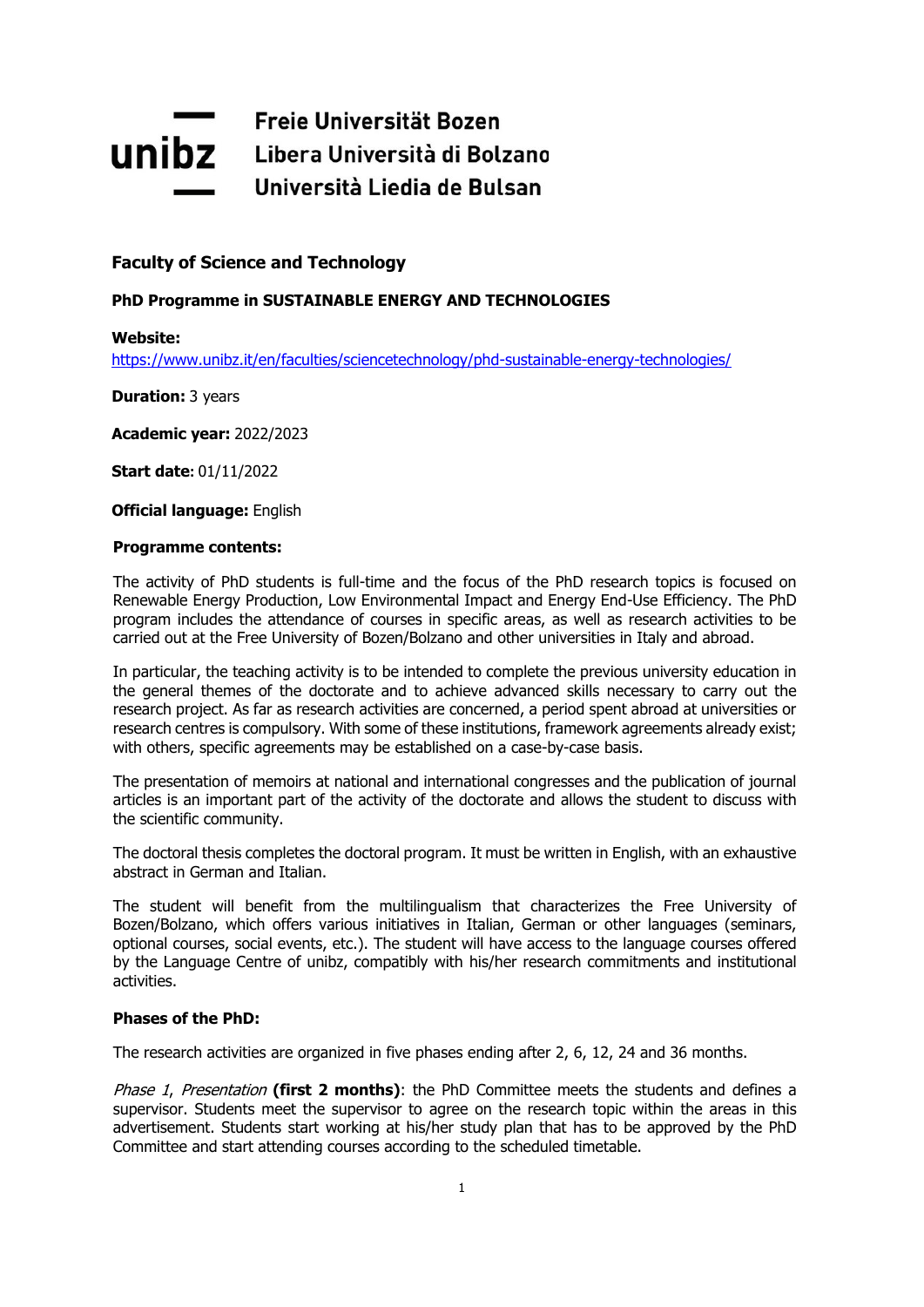Phase 2, Introduction **(2nd-6 th month):** students complete an exhaustive review of the literature concerning their subject area as well as the first steps in the research topic activity. Students prepare, according with the supervisor, their research programme that has to be approved by the PhD Committee. The training activity can continue as established or be integrated according to further needs.

Phase 3, Development **(6th -12th month)**: students continue their research in the chosen topic and attend courses, summer schools, seminars or conferences. Student draw up a report on the state of the art of their research topic to be submitted to the supervisor for a review; this report is discussed in front of the committee.

Students prepare also the public seminar to be held at the end of the first year of activity, in which they present and discuss the state of the art of the research topic. They will also inform the PhD Committee, according with the supervisor, about the research programme that they want to conduct abroad, and propose a co-supervisor at the foreign university or research centre. A report about the first-year activities for the PhD Course Committee concludes the phase.

Phase 4, Deepening and period abroad **(12th -24th month)**: students continue their research and finish any courses that they may have been following. They can attend seminars, schools, or conferences. At this stage, it is recommended to spend a study period abroad. During this phase or in the next, students are also expected to take part in at least an international conference to present the results of the activities developed inner the PhD studies and they should begin to prepare the manuscript(s) for publication in peer-reviewed journal(s). A report to the PhD Course Committee about the second-year activities concludes the phase.

Phase 5, Conclusion **(24th-36th month)**: students finalize their research activity by completing their research and the experience abroad. In addition, if not already done, finalize and submit at least one manuscript that has to be published within the PhD period and finalize the draft of the doctoral thesis. A report to the PhD Committee about the third-year activities concludes the phase.

Each of the activities in the different phases are granted a number of credits as established by the PhD Committee. At the end of each phase, students have to meet the PhD Committee to present and discuss their achievements. In addition, in the middle of the second and third year of the PhD, students will have to present to the PhD committee a state of the art report on the research work in order to verify the fruitful performance of the activities and to check any critical issues within the PhD course. The PhD Committee evaluates the work and provides suggestions if necessary.

Correspondingly, the PhD program foresees the following milestones to be admitted to the following years and to the final exam:

- **Within 6 months:** together with their supervisor or co-supervisors, students develop and organize their research plan which has to be presented to the PhD Committee.
- **Within 12 months**: students have to prepare a public seminar in which they present and discuss the state-of-the-art of their research topic and/or the first results of their own project;
- **At the end of each doctorate year**: students prepare a report of their research activity at the end of each year, to be approved by the PhD Committee, in order to be admitted to the following year or to the final exam. The report has to be presented to the PhD Course Committee at the end of the second and third year, while it is shortly presented at the end of the public seminar at the end of the first year.

## **Within three years**:

- students have to take part in at least one international conference where they are expected to present a paper or a poster;
- students must spend at least three months abroad (even not consecutive) conducting research;
- students must attend, passing the related exam, specific courses among those suggested by the PhD Committee, acquiring a minimum number of credits established by the Committee itself.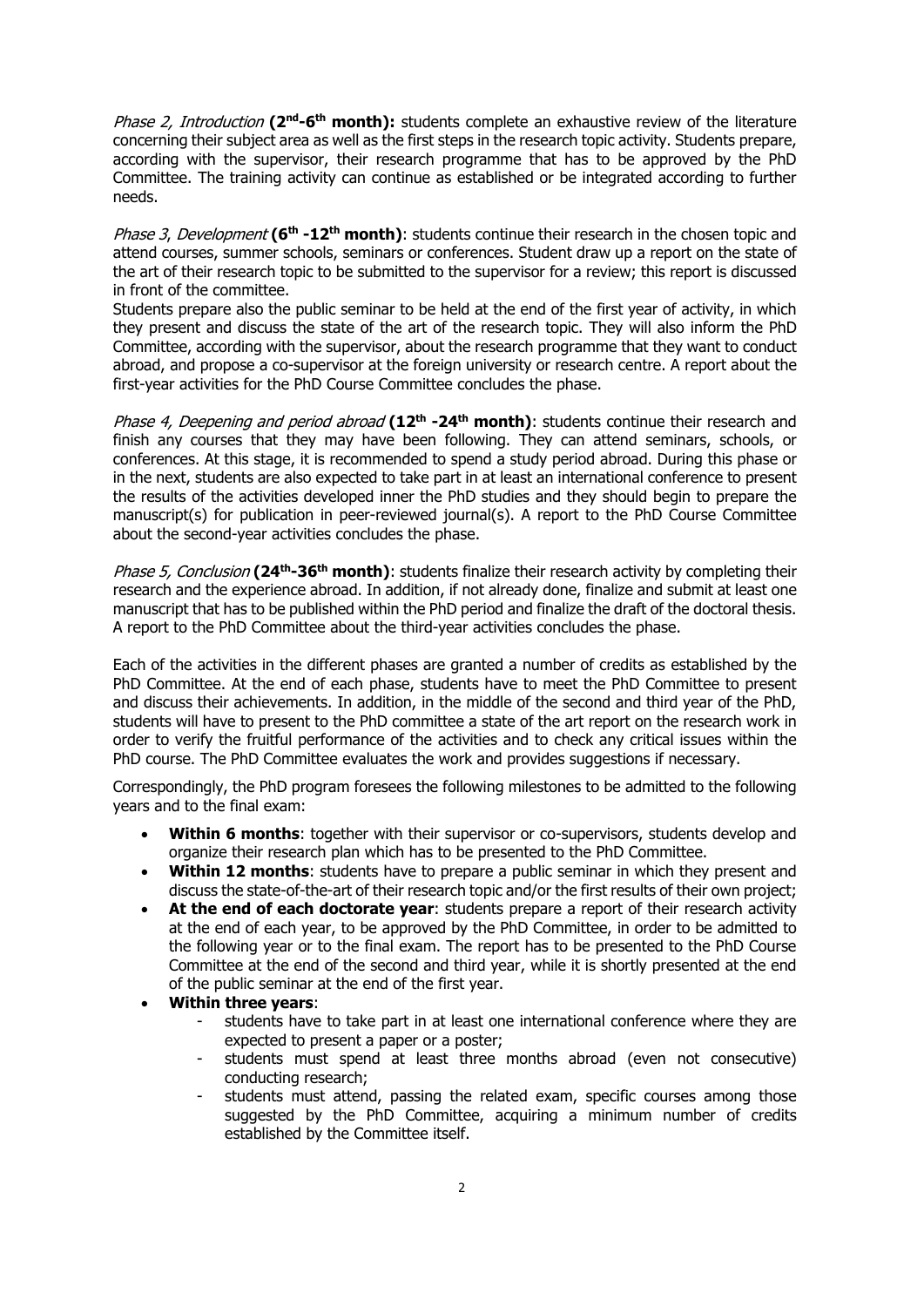**Within the admission to the final exam the students**: (a) have acquired the necessary CFU as decided by the PhD Committee at the beginning of the cycle, (b) have published or received notification of publication of at least one article in a scientific journal as first author with the affiliation of the PhD, and (c) have to present to the PhD Committee a draft of their final thesis.

Exceptions to the achievement of the credits foreseen for the various activities and on the nature and location of the publications, may be evaluated and approved by the PhD Course Committee, provided that equivalent achievements can be identified in the student's educational and research activity.

## **Research areas:**

The focus of the PhD is on Renewable Energy Production and Low Environmental Impact and Efficiency in End-Use Energy.

In particular, the research activities have two main objectives: (i) energy efficiency in the generation, distribution and use of energy, and (ii) the replacement of fossil fuels with renewable resources. Of particular interest are the aspects linked to peculiar contexts such as the mountain territory of South Tyrol. In this respect, activities focus in particular on energy efficiency in buildings and production systems and on the management of renewable energy sources, including energy generation and supply technologies, as shown below:

## **a) Energy efficiency and sustainability (EES) in end uses, in particular in buildings and production processes, from the user to the regional scale**

- Characterization and improvement of the opaque and transparent elements of the building envelope, and of the HVAC systems of heat production, storage, and distribution, as well as of the ventilation systems.
- - Characterization and optimization of the energy performance of the building system in the framework of building design / diagnosis / retrofitting and as regards building management and control.
- - Study of energy efficiency solutions for industrial production processes and waste heat recovery.
- - Characterization and optimization of the indoor environmental quality, assessed in terms of thermo-hygrometric, visual, and acoustic comfort and air quality, and analysis of the interaction of the occupant with the building system and his/her performance.
- Management of energy consumption at district and urban level, diagnosis of the energy performance of the existing building stock and development of energy policies and energy retrofit at local and national scale.

## **b) Renewable energy and technology (RET)**

Optimization of the production and management of energy from renewable or low environmental impact sources, with particular reference to:

- Optimization and development of technologies for the thermochemical conversion of biomass (e.g. fixed beds, fluidized beds, granular fluidized beds and others), with particular attention to flexibility in feeding, load modulation and by-product valorization;
- - Analysis of integrated poly-generation supply chains for the production of solid biofuels (e.g. hydrochar from hydrothermal carbonization), liquid biofuels (e.g., gasoline from Fisher-Tropsch process) or gaseous biofuels (e.g., synthesis gas from gasification processes and/or Power to Gas);
- Development and optimization of fluid machines and energy plants for energy conversion, such as combustion engines and gas turbines fuelled with alternative fuels or run with innovative management solutions;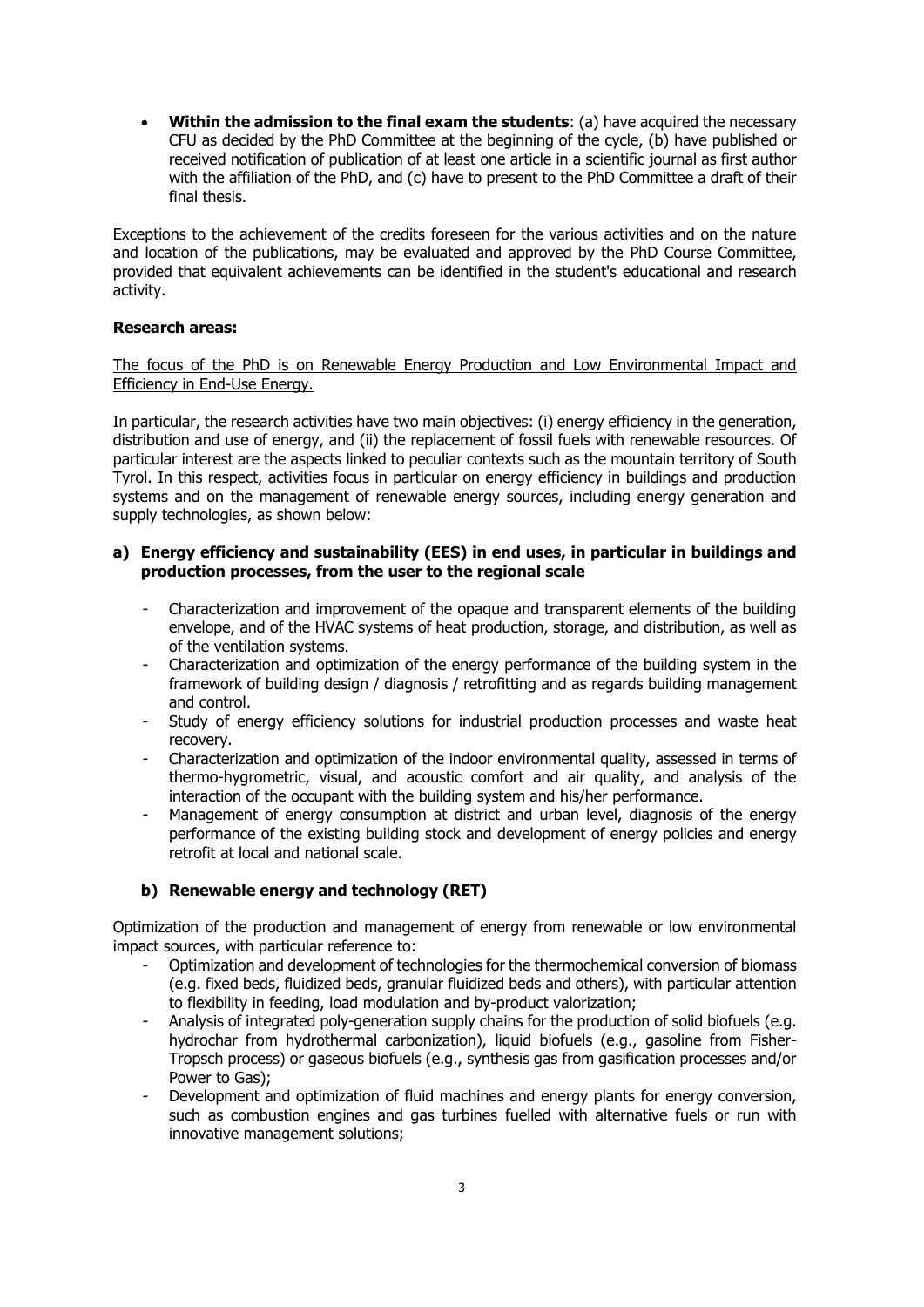- Analysis and development of innovative powertrains, electric and hybrid, in the automotive and industrial machinery sectors; study of the energy flow management in the vehicle;
- - Study of the decentralized production of hydrogen from biomass or other sources as an energy carrier for stationary generation and/or mobility; energy simulation of the entire hydrogen value chain, i.e. from hydrogen generation to storage and its use. Development and optimization of traditional and innovative hydraulic turbines (e.g. Pump as Turbines, hydrokinetic turbines) with particular reference to energy recovery;
- Development and optimization of generation technologies from hydroelectric and wind power plants and their integration in the territory;
- - Development and optimization of networks for the transport of fluids under pressure (such as district heating systems, water distribution networks, natural gas distribution networks) and energy recovery measures;
- Optimization, development and advanced control of electrical machines, with particular attention to the reduction of losses;
- - Modelling, control and optimization of static power converters, in particular for the integration with battery storage systems.

The research projects of the PhD students concern the macro-research area of the Faculty "Energy Resources and Energy Efficiency". Interactions with other macro-areas of research are possible, where the additional skills from other areas can provide a useful contribution to the main focus that must remain related to the "Energy Resources and Energy Efficiency".

## **Minimum requirements and documentation to be submitted for admission**

Degrees from the old Italian system: all

Master (laurea specialistica/magistrale): all

#### **Foreign degrees**

Applicants who have a foreign degree must have a university level education of at least five years.

The application to the PhD program **must include** the following documents:

- personal statement letter written in English (max. 1 page).
- Curriculum vitae (CV) (in English and possibly following the EU format that can be downloaded here<https://europass.cedefop.europa.eu/en/documents/curriculum-vitae>).
- - Master degree certificate with indication of final mark /exam transcript. **For admission, the (exams) average grade of master's degree (or equivalent) must be greater than or equal to 24/30.** For foreign degrees, the mark will be converted to an equivalent one in thirtieths. The applicant should provide certified information on the assessment procedure used at the place where the qualification was awarded. In case of Italian university degrees the certification must be substituted by a self-declaration or by the Diploma Supplement.

## **Additional documents to be attached for the assessment of the preferential criteria, if available:**

- reference letters, written in Italian, German or English by a university lecturer or a researcher from a research institute;
- list of publications (published, being published or submitted for publication), with related links, if possible.

## **Selection of candidates and criteria for assessing tests and/or qualifications:**

The preferable requisites for admission to the PhD program are related to an appropriate educational, cultural, or working background within the research themes of the PhD program. Degrees in engineering and architecture are preferable.

The evaluation of candidates for admission will consider:

- the curriculum and the qualifications presented;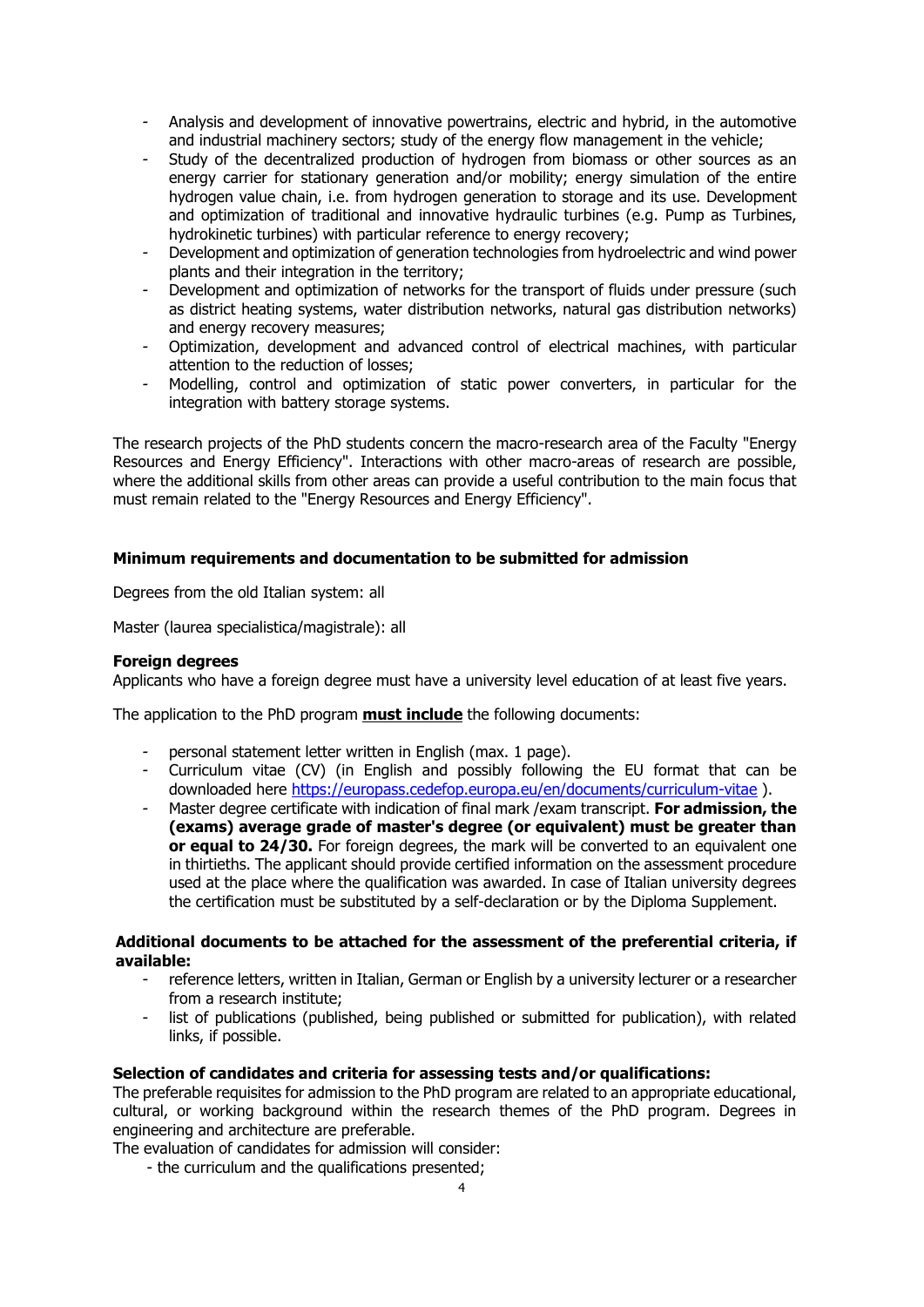- the letter of motivation;
- the interview.

Candidates will be invited to an interview during which the profile of the candidates will be assessed on its quality and its correspondence with the research areas of the PhD programme. During the interview, the knowledge of the English language will be also assessed.

The selection process consists of three stages:

- 1. Candidates' applications are first examined for completeness and eligibility by the central offices of unibz.
- 2. Complete applications meeting the basic admission requirements are then assessed by the Selection Committee, which will consider: curriculum vitae, applicant's cover letter, qualifications (including any publications), and the appropriateness of the applicant's profile/interests and the research areas of the PhD program. The Selection committee will then draw up a list of candidates to be admitted to stage 3 of the selection process.
- 3. Each candidate will be interviewed to assess his/her basic technical knowledge and skills in one or more research areas of the PhD program. During the interview, the candidate's knowledge of English will be also verified. Video conferencing, telephone and the like are allowed for the interview. The Selection Committee will select the best candidates on the basis of a comparative

evaluation.

The following scores will be awarded:

- up to 15 points for: the applicant's CV, cover letter and further qualifications,
- up to 15 points for the interview.

The final score is the sum of the previous points, with a maximum of 30, and will be used to define the priority list and the access to the grants. The lowest score to be admitted in the rank-list is 18/30.

The rank list will be published on the website of unibz [\(www.unibz.it\)](http://www.unibz.it/).

## **Examination dates**

| <b>Description</b> | <b>Date</b>                                                          | <b>Place</b>                                                                                   |
|--------------------|----------------------------------------------------------------------|------------------------------------------------------------------------------------------------|
| Personal Interview | From 20 to 21 July 2022 (depending<br>on the number of applications) | At unibz or via MS Teams<br>according to one's availability -<br>if not otherwise communicated |

## **Positions and grants**

| Total positions:                               |    |
|------------------------------------------------|----|
| PhD-positions with grants from the University: | 3  |
| PhD positions with other grants                | 5. |
| PhD-positions without grant:                   |    |